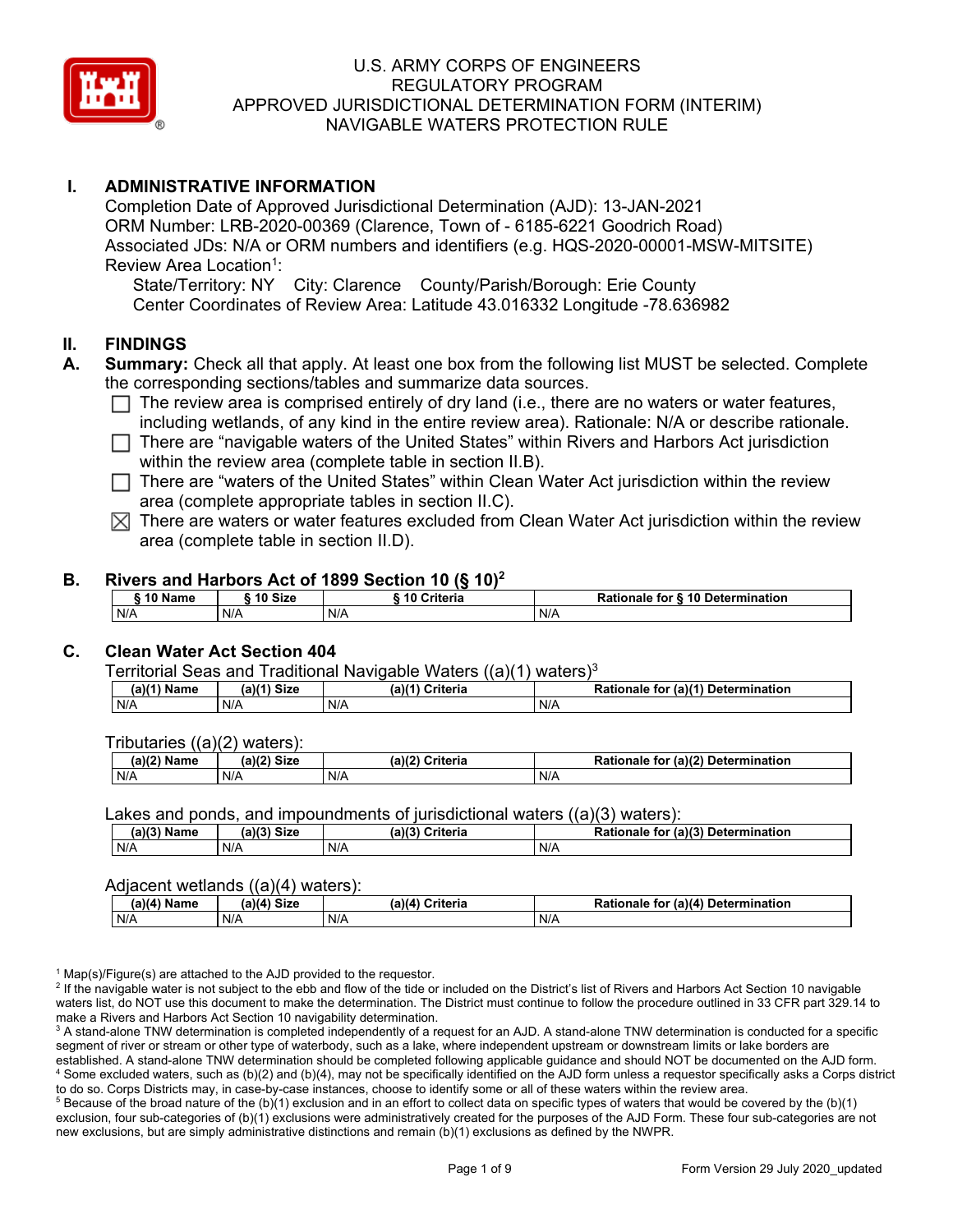

# **D. Excluded Waters or Features**

Excluded waters  $((b)(1) - (b)(12))^4$ :

| <b>Exclusion Name</b><br>Exclusion <sup>5</sup><br><b>Exclusion Size</b><br><b>Rationale for Exclusion Determination</b>  |  |
|---------------------------------------------------------------------------------------------------------------------------|--|
| 1551 feet<br>$(b)(5)$ Ditch that is not an $(a)(1)$ or<br>Ditch 1<br>Ditch 1 is an excavated ditch that was used for past |  |
| (a)(2) water, and those portions of a<br>farming activities. During the July 2020 site visit, it was                      |  |
| ditch constructed in an (a)(4) water<br>observed the ditch begins on the South side of the                                |  |
| parcel and flows North. The ditch bed and banks were<br>that do not satisfy the conditions of                             |  |
| vegetated with no sediment, cobbles or water present.<br>(c)(1)                                                           |  |
| It appears the ditch has an ephemeral flow. In an email                                                                   |  |
| dated December 17, 2020, the Town of Clarence                                                                             |  |
| Engineer stated the ditch, "flows north to Keller Road                                                                    |  |
| into a closed drainage system owned by Erie County                                                                        |  |
| and then flows north along Deerview Court within a                                                                        |  |
| closed drainage system owned by the Town, ultimately                                                                      |  |
| flowing west across Goodrich Road to a pond owned by                                                                      |  |
| Lakeside Sod and used for irrigation of the sod fields,                                                                   |  |
| ultimately flowing north across County Road".                                                                             |  |
| According to the consultant and Town the ditch is                                                                         |  |
| actively mowed and maintained by the Town on a                                                                            |  |
| needed basis. The ditch doesn't contribute direct flow to                                                                 |  |
| an $A(1)$ water or is an $A(1)$ water, the ditch was not                                                                  |  |
| constructed in a tributary, doesn't relocate a tributary<br>nor or was the ditch constructed in an adjacent wetland.      |  |
| Finally, the ditch doesn't contribute perennial or                                                                        |  |
| intermittent flow during a particular year.                                                                               |  |
| 87 feet<br>Ditch 2<br>$(b)(5)$ Ditch that is not an $(a)(1)$ or<br>Ditch 2 is an excavated ditch that was used for past   |  |
| (a)(2) water, and those portions of a<br>farming activities. During the July 2020 site visit, it was                      |  |
| ditch constructed in an (a)(4) water<br>observed the ditch begins on the East side of the parcel                          |  |
| that do not satisfy the conditions of<br>and flows North. The ditch bed and banks were                                    |  |
| (c)(1)<br>vegetated with no sediment, cobbles or water present.                                                           |  |
| It appears the ditch has an ephemeral flow. In an email                                                                   |  |
| dated December 17, 2020, the Town of Clarence                                                                             |  |
| Engineer stated ditch 2 also flows North to Keller Road                                                                   |  |
| and follows the same flow direction as Ditch 1 stated                                                                     |  |
| above. According to the consultant and Town the ditch                                                                     |  |
| is actively mowed and maintained by the Town on a                                                                         |  |
| needed basis. The ditch doesn't contribute direct flow                                                                    |  |
| to an $A(1)$ water or is an $A(1)$ water, the ditch was not                                                               |  |
| constructed in a tributary, doesn't relocate a tributary                                                                  |  |
| nor or was the ditch constructed in an adjacent wetland.                                                                  |  |
| Finally, the ditch doesn't contribute perennial or                                                                        |  |
| intermittent flow during a particular year.                                                                               |  |
| Wetland 1<br>(b)(1) Non-adjacent wetland<br>$0.06$ acres<br>During the site visit, it was observed Wetland 1 is an        |  |
| emergent/scrub-shrub pocket. The soils are mapped                                                                         |  |
| potentially hydric and non-hydric. Vegetation found                                                                       |  |
| within this wetland is a mix of non-hydric and hydrophtic                                                                 |  |
| vegetation. A review of aerial imagery and other in-<br>house resources show no drainage patterns coming or               |  |
| going from Wetland 1. No A(1)-A(3) waters were                                                                            |  |
| identified directly abutting or adjacent to Wetland 1                                                                     |  |
| during the site visit. Although, the USGS Quad and                                                                        |  |

 $1$  Map(s)/Figure(s) are attached to the AJD provided to the requestor.

<sup>2</sup> If the navigable water is not subject to the ebb and flow of the tide or included on the District's list of Rivers and Harbors Act Section 10 navigable waters list, do NOT use this document to make the determination. The District must continue to follow the procedure outlined in 33 CFR part 329.14 to make a Rivers and Harbors Act Section 10 navigability determination.

<sup>3</sup> A stand-alone TNW determination is completed independently of a request for an AJD. A stand-alone TNW determination is conducted for a specific segment of river or stream or other type of waterbody, such as a lake, where independent upstream or downstream limits or lake borders are established. A stand-alone TNW determination should be completed following applicable guidance and should NOT be documented on the AJD form. <sup>4</sup> Some excluded waters, such as (b)(2) and (b)(4), may not be specifically identified on the AJD form unless a requestor specifically asks a Corps district to do so. Corps Districts may, in case-by-case instances, choose to identify some or all of these waters within the review area.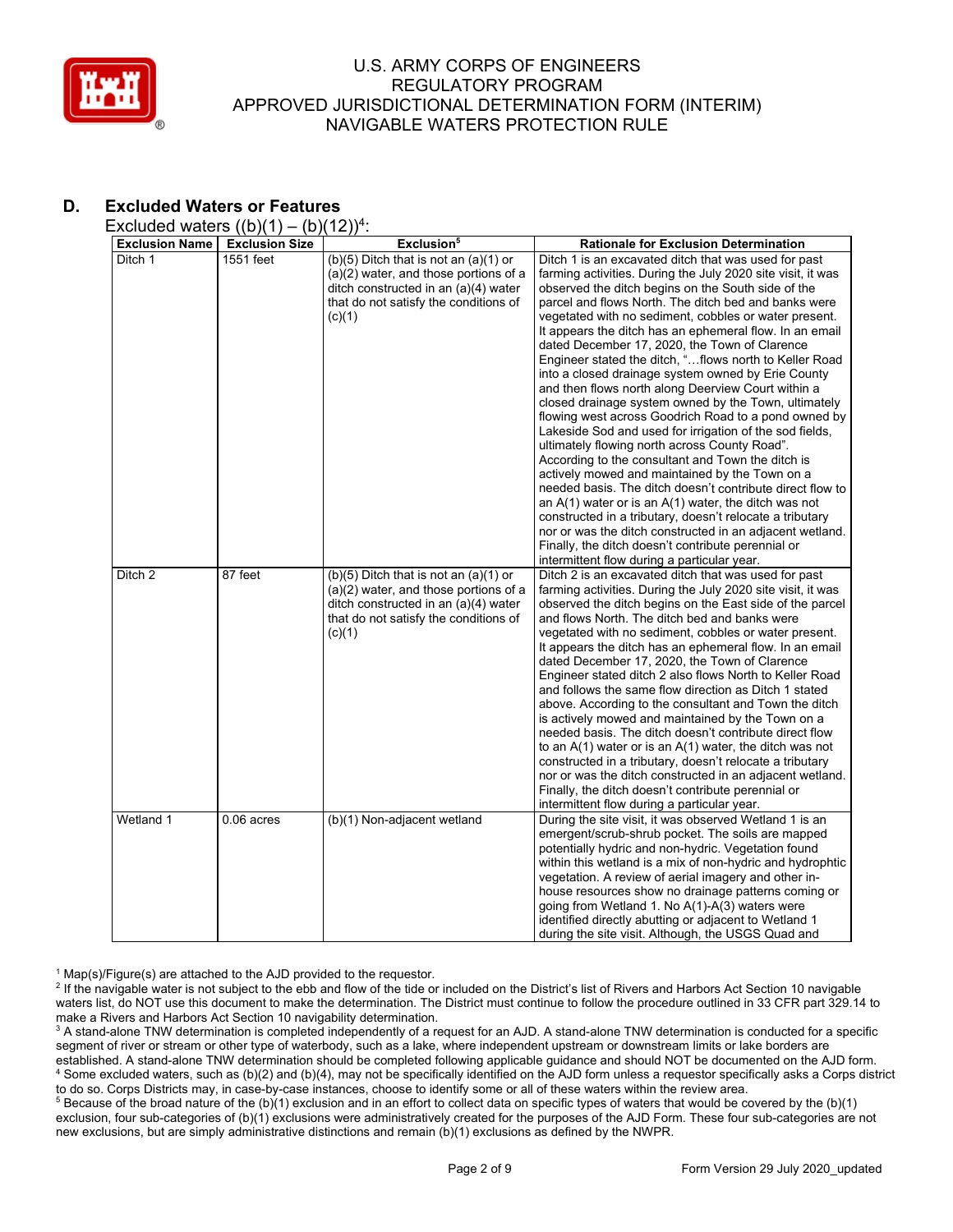

|           |           |                             | USFWS Wetland mapper indicate a stream in the              |
|-----------|-----------|-----------------------------|------------------------------------------------------------|
|           |           |                             | Northeast portion of the delineated parcel, no stream or   |
|           |           |                             | remnants of a stream was observed during the site visit    |
|           |           |                             | and a review of the NYSDEC Environmental Resource          |
|           |           |                             | Mapper, topo maps, aerial imagery and the USGS             |
|           |           |                             | Quad map. No $A(1) - A(3)$ waters were located on the      |
|           |           |                             |                                                            |
|           |           |                             | delineated parcel. Ransom Creek, a possible A(2)           |
|           |           |                             | water, was identified on the USGS Quad and NYSDEC          |
|           |           |                             | Environmental Resource mapper and is approximately         |
|           |           |                             | more than 2,000 linear feet to the West from the           |
|           |           |                             | western boundary of the delineated parcel. The wetland     |
|           |           |                             | is a shallow surface concave depression that collects      |
|           |           |                             | water and holds it long enough to provide wetland          |
|           |           |                             | characteristics but does not drain to A $(1) - A(3)$       |
|           |           |                             | waters. No natural or artificial barriers between Wetland  |
|           |           |                             | 1 and $A(1) - A(3)$ waters were found during the site      |
|           |           |                             | visit. The wetland is not inundated by an $A(1) - A(3)$    |
|           |           |                             | waters. Also, the NRCS/USDA Web Soil Survey "Flood         |
|           |           |                             | Frequency Class" rating is "none" which means,             |
|           |           |                             | "flooding is not probable. The chance of flooding is       |
|           |           |                             | nearly 0 percent in any year". All resources reviewed      |
|           |           |                             | support the determination that Wetland 1 doesn't           |
|           |           |                             | directly abut an $A(1)-A(3)$ waters, is not separated from |
|           |           |                             | an $A(1)$ - $A(3)$ waters by a natural or man-made feature |
|           |           |                             |                                                            |
|           |           |                             | and is not adjacent to an $A(1)-A(3)$ waters.              |
| Wetland 2 | 1.4 acres | (b)(1) Non-adjacent wetland | During the site visit, it was observed Wetland 2 is an     |
|           |           |                             | emergent/scrub-shrub pocket. The soils are mapped          |
|           |           |                             | potentially hydric and non-hydric. Vegetation found        |
|           |           |                             | within this wetland is a mix of non-hydric and hydrophtic  |
|           |           |                             | vegetation. A review of aerial imagery and other in-       |
|           |           |                             | house resources show no drainage patterns coming or        |
|           |           |                             | going from Wetland 2. No A(1)-A(3) waters were             |
|           |           |                             | identified directly abutting or adjacent to Wetland 2      |
|           |           |                             | during the site visit. Although, the USGS Quad and         |
|           |           |                             | USFWS Wetland mapper indicate a stream in the              |
|           |           |                             | Northeast portion of the delineated parcel, no stream or   |
|           |           |                             | remnants of a stream was observed during the site visit    |
|           |           |                             | and a review of the NYSDEC Environmental Resource          |
|           |           |                             | Mapper, topo maps, aerial imagery and the USGS             |
|           |           |                             | Quad map. No $A(1) - A(3)$ waters were located on the      |
|           |           |                             | delineated parcel. Ransom Creek, a possible A(2)           |
|           |           |                             | water, was identified on the USGS Quad and NYSDEC          |
|           |           |                             | Environmental Resource mapper and is approximately         |
|           |           |                             | more than 2,000 linear feet to the West from the           |
|           |           |                             | western boundary of the delineated parcel. The wetland     |
|           |           |                             |                                                            |
|           |           |                             | is a shallow surface concave depression that collects      |
|           |           |                             | water and holds it long enough to provide wetland          |
|           |           |                             | characteristics but does not drain to A $(1) - A(3)$       |
|           |           |                             | waters. No natural or artificial barriers between Wetland  |
|           |           |                             | 2 and $A(1) - A(3)$ waters were found during the site      |
|           |           |                             | visit. The wetland is not inundated by an $A(1) - A(3)$    |
|           |           |                             | waters. Also, the NRCS/USDA Web Soil Survey "Flood         |
|           |           |                             | Frequency Class" rating is "none" which means,             |

 $1$  Map(s)/Figure(s) are attached to the AJD provided to the requestor.

<sup>2</sup> If the navigable water is not subject to the ebb and flow of the tide or included on the District's list of Rivers and Harbors Act Section 10 navigable waters list, do NOT use this document to make the determination. The District must continue to follow the procedure outlined in 33 CFR part 329.14 to make a Rivers and Harbors Act Section 10 navigability determination.

<sup>3</sup> A stand-alone TNW determination is completed independently of a request for an AJD. A stand-alone TNW determination is conducted for a specific segment of river or stream or other type of waterbody, such as a lake, where independent upstream or downstream limits or lake borders are established. A stand-alone TNW determination should be completed following applicable guidance and should NOT be documented on the AJD form. <sup>4</sup> Some excluded waters, such as (b)(2) and (b)(4), may not be specifically identified on the AJD form unless a requestor specifically asks a Corps district to do so. Corps Districts may, in case-by-case instances, choose to identify some or all of these waters within the review area.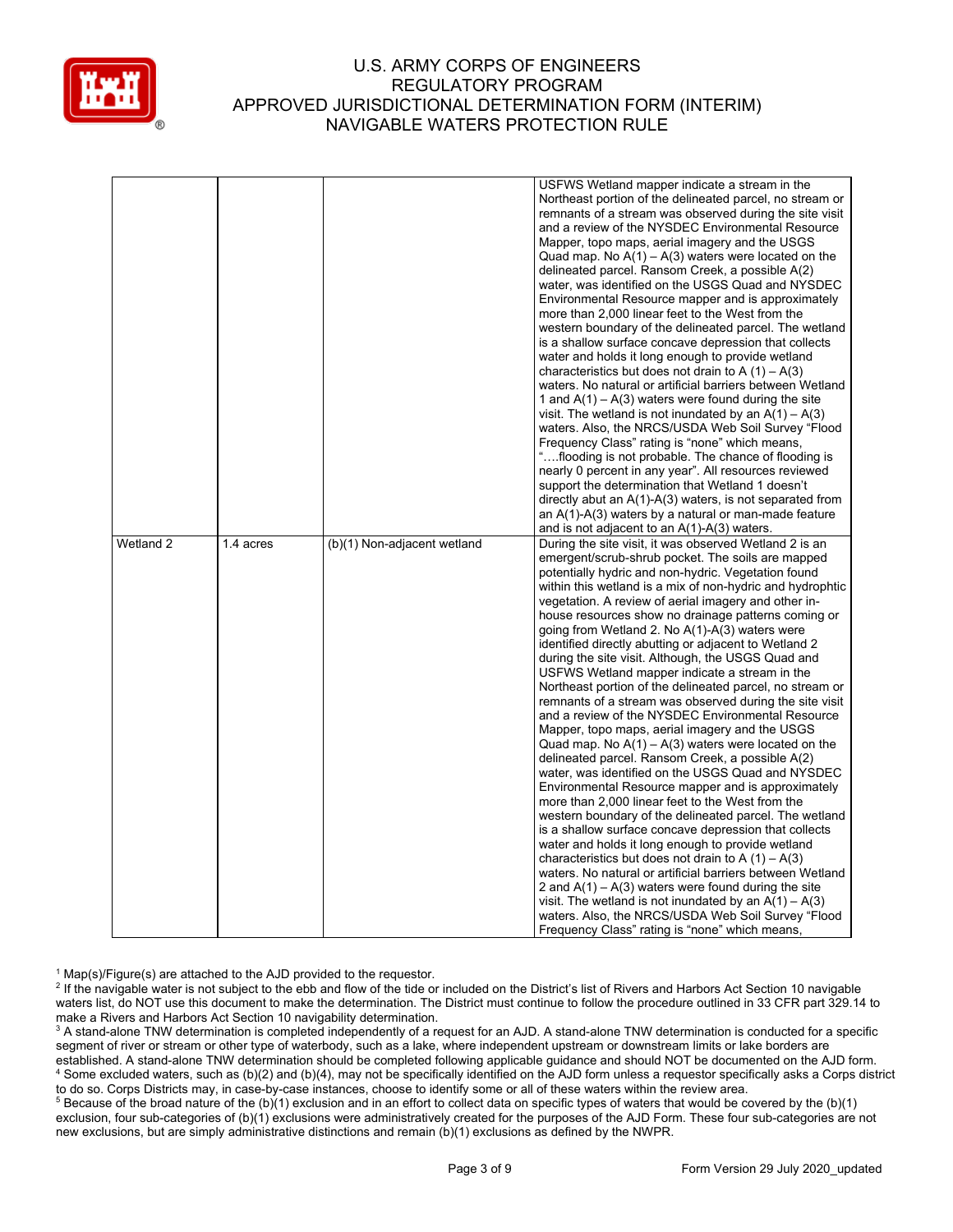

|           |            |                             | "flooding is not probable. The chance of flooding is       |
|-----------|------------|-----------------------------|------------------------------------------------------------|
|           |            |                             | nearly 0 percent in any year". All resources reviewed      |
|           |            |                             | support the determination that Wetland 2 doesn't           |
|           |            |                             | directly abut an $A(1)-A(3)$ waters, is not separated from |
|           |            |                             | an $A(1)$ - $A(3)$ waters by a natural or man-made feature |
|           |            |                             | and is not adjacent to an $A(1)-A(3)$ waters.              |
| Wetland 3 | 2.92 acres | (b)(1) Non-adjacent wetland | During the site visit, it was observed Wetland 3 is an     |
|           |            |                             | emergent/scrub-shrub pocket. The soils are mapped          |
|           |            |                             | potentially hydric and non-hydric. Vegetation found        |
|           |            |                             | within this wetland is a mix of non-hydric and hydrophtic  |
|           |            |                             | vegetation. A review of aerial imagery and other in-       |
|           |            |                             | house resources show no drainage patterns coming or        |
|           |            |                             | going from Wetland 3. No A(1)-A(3) waters were             |
|           |            |                             | identified directly abutting or adjacent to Wetland 3      |
|           |            |                             | during the site visit. Although, the USGS Quad and         |
|           |            |                             | USFWS Wetland mapper indicate a stream in the              |
|           |            |                             | Northeast portion of the delineated parcel, no stream or   |
|           |            |                             | remnants of a stream was observed during the site visit    |
|           |            |                             | and a review of the NYSDEC Environmental Resource          |
|           |            |                             | Mapper, topo maps, aerial imagery and the USGS             |
|           |            |                             | Quad map. No $A(1) - A(3)$ waters were located on the      |
|           |            |                             | delineated parcel. Ransom Creek, a possible A(2)           |
|           |            |                             | water, was identified on the USGS Quad and NYSDEC          |
|           |            |                             | Environmental Resource mapper and is approximately         |
|           |            |                             | more than 2,000 linear feet to the West from the           |
|           |            |                             | western boundary of the delineated parcel. The wetland     |
|           |            |                             | is a shallow surface concave depression that collects      |
|           |            |                             | water and holds it long enough to provide wetland          |
|           |            |                             | characteristics but does not drain to A $(1) - A(3)$       |
|           |            |                             | waters. No natural or artificial barriers between Wetland  |
|           |            |                             | 3 and $A(1) - A(3)$ waters were found during the site      |
|           |            |                             | visit. The wetland is not inundated by an $A(1) - A(3)$    |
|           |            |                             | waters. Also, the NRCS/USDA Web Soil Survey "Flood         |
|           |            |                             | Frequency Class" rating is "none" which means,             |
|           |            |                             | "flooding is not probable. The chance of flooding is       |
|           |            |                             | nearly 0 percent in any year". All resources reviewed      |
|           |            |                             | support the determination that Wetland 3 doesn't           |
|           |            |                             | directly abut an $A(1)-A(3)$ waters, is not separated from |
|           |            |                             | an $A(1)-A(3)$ waters by a natural or man-made feature     |
|           |            |                             | and is not adjacent to an A(1)-A(3) waters.                |
| Wetland 4 | 4.01 acres | (b)(1) Non-adjacent wetland | During the site visit, it was observed Wetland 4 is an     |
|           |            |                             | emergent/scrub-shrub pocket. The soils are mapped          |
|           |            |                             | potentially hydric and non-hydric. Vegetation found        |
|           |            |                             | within this wetland is a mix of non-hydric and hydrophtic  |
|           |            |                             | vegetation. A review of aerial imagery and other in-       |
|           |            |                             | house resources show no drainage patterns coming or        |
|           |            |                             | going from Wetland 4. No A(1)-A(3) waters were             |
|           |            |                             | identified directly abutting or adjacent to Wetland 4      |
|           |            |                             | during the site visit. Although, the USGS Quad and         |
|           |            |                             | USFWS Wetland mapper indicate a stream in the              |
|           |            |                             | Northeast portion of the delineated parcel, no stream or   |
|           |            |                             | remnants of a stream was observed during the site visit    |
|           |            |                             | and a review of the NYSDEC Environmental Resource          |

 $1$  Map(s)/Figure(s) are attached to the AJD provided to the requestor.

<sup>2</sup> If the navigable water is not subject to the ebb and flow of the tide or included on the District's list of Rivers and Harbors Act Section 10 navigable waters list, do NOT use this document to make the determination. The District must continue to follow the procedure outlined in 33 CFR part 329.14 to make a Rivers and Harbors Act Section 10 navigability determination.

<sup>3</sup> A stand-alone TNW determination is completed independently of a request for an AJD. A stand-alone TNW determination is conducted for a specific segment of river or stream or other type of waterbody, such as a lake, where independent upstream or downstream limits or lake borders are established. A stand-alone TNW determination should be completed following applicable guidance and should NOT be documented on the AJD form. <sup>4</sup> Some excluded waters, such as (b)(2) and (b)(4), may not be specifically identified on the AJD form unless a requestor specifically asks a Corps district to do so. Corps Districts may, in case-by-case instances, choose to identify some or all of these waters within the review area.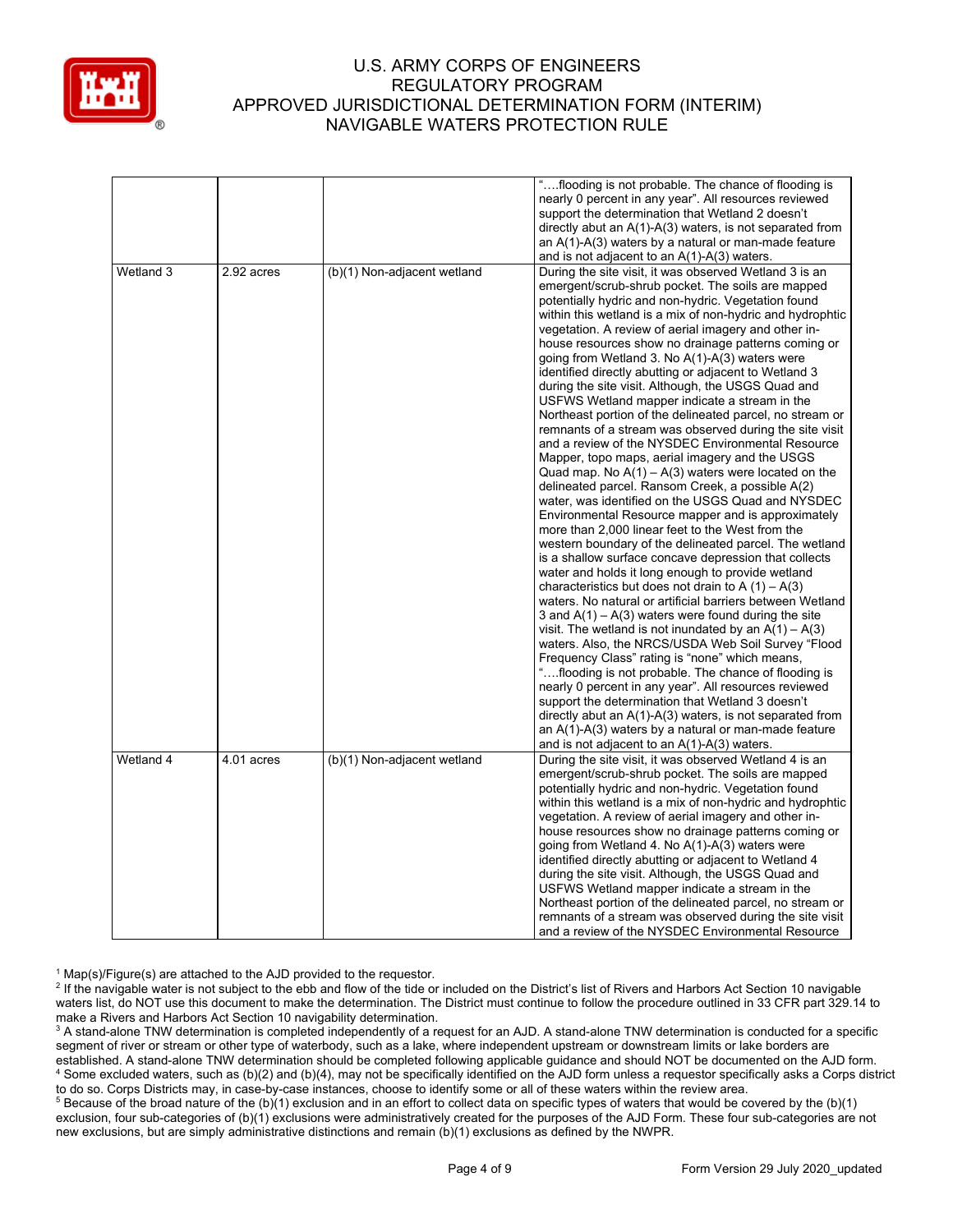

|           |              |                             | Mapper, topo maps, aerial imagery and the USGS<br>Quad map. No $A(1) - A(3)$ waters were located on the<br>delineated parcel. Ransom Creek, a possible A(2)<br>water, was identified on the USGS Quad and NYSDEC<br>Environmental Resource mapper and is approximately<br>more than 2,000 linear feet to the West from the<br>western boundary of the delineated parcel. The wetland<br>is a shallow surface concave depression that collects<br>water and holds it long enough to provide wetland<br>characteristics but does not drain to A $(1) - A(3)$<br>waters. No natural or artificial barriers between Wetland<br>4 and $A(1) - A(3)$ waters were found during the site<br>visit. The wetland is not inundated by an $A(1) - A(3)$<br>waters. Also, the NRCS/USDA Web Soil Survey "Flood<br>Frequency Class" rating is "none" which means,<br>"flooding is not probable. The chance of flooding is<br>nearly 0 percent in any year". All resources reviewed<br>support the determination that Wetland 4 doesn't<br>directly abut an A(1)-A(3) waters, is not separated from<br>an $A(1)$ -A(3) waters by a natural or man-made feature<br>and is not adjacent to an $A(1)-A(3)$ waters.                                                                                                                                                                                                                                                                                                                                                                                                                                                                                                                                                                                                                                     |
|-----------|--------------|-----------------------------|--------------------------------------------------------------------------------------------------------------------------------------------------------------------------------------------------------------------------------------------------------------------------------------------------------------------------------------------------------------------------------------------------------------------------------------------------------------------------------------------------------------------------------------------------------------------------------------------------------------------------------------------------------------------------------------------------------------------------------------------------------------------------------------------------------------------------------------------------------------------------------------------------------------------------------------------------------------------------------------------------------------------------------------------------------------------------------------------------------------------------------------------------------------------------------------------------------------------------------------------------------------------------------------------------------------------------------------------------------------------------------------------------------------------------------------------------------------------------------------------------------------------------------------------------------------------------------------------------------------------------------------------------------------------------------------------------------------------------------------------------------------------------------------------------------------------------------------|
| Wetland 5 | $0.29$ acres | (b)(1) Non-adjacent wetland | During the site visit, it was observed Wetland 5 is an<br>emergent/scrub-shrub pocket. The soils are mapped<br>potentially hydric and non-hydric. Vegetation found<br>within this wetland is a mix of non-hydric and hydrophtic<br>vegetation. A review of aerial imagery and other in-<br>house resources show no drainage patterns coming or<br>going from Wetland 5. No A(1)-A(3) waters were<br>identified directly abutting or adjacent to Wetland 5<br>during the site visit. Although, the USGS Quad and<br>USFWS Wetland mapper indicate a stream in the<br>Northeast portion of the delineated parcel, no stream or<br>remnants of a stream was observed during the site visit<br>and a review of the NYSDEC Environmental Resource<br>Mapper, topo maps, aerial imagery and the USGS<br>Quad map. No $A(1) - A(3)$ waters were located on the<br>delineated parcel. Ransom Creek, a possible A(2)<br>water, was identified on the USGS Quad and NYSDEC<br>Environmental Resource mapper and is approximately<br>more than 2,000 linear feet to the West from the<br>western boundary of the delineated parcel. The wetland<br>is a shallow surface concave depression that collects<br>water and holds it long enough to provide wetland<br>characteristics but does not drain to A $(1) - A(3)$<br>waters. No natural or artificial barriers between Wetland<br>5 and $A(1) - A(3)$ waters were found during the site<br>visit. The wetland is not inundated by an $A(1) - A(3)$<br>waters. Also, the NRCS/USDA Web Soil Survey "Flood<br>Frequency Class" rating is "none" which means,<br>"flooding is not probable. The chance of flooding is<br>nearly 0 percent in any year". All resources reviewed<br>support the determination that Wetland 5 doesn't<br>directly abut an A(1)-A(3) waters, is not separated from |

 $1$  Map(s)/Figure(s) are attached to the AJD provided to the requestor.

<sup>2</sup> If the navigable water is not subject to the ebb and flow of the tide or included on the District's list of Rivers and Harbors Act Section 10 navigable waters list, do NOT use this document to make the determination. The District must continue to follow the procedure outlined in 33 CFR part 329.14 to make a Rivers and Harbors Act Section 10 navigability determination.

<sup>3</sup> A stand-alone TNW determination is completed independently of a request for an AJD. A stand-alone TNW determination is conducted for a specific segment of river or stream or other type of waterbody, such as a lake, where independent upstream or downstream limits or lake borders are established. A stand-alone TNW determination should be completed following applicable guidance and should NOT be documented on the AJD form. <sup>4</sup> Some excluded waters, such as (b)(2) and (b)(4), may not be specifically identified on the AJD form unless a requestor specifically asks a Corps district to do so. Corps Districts may, in case-by-case instances, choose to identify some or all of these waters within the review area.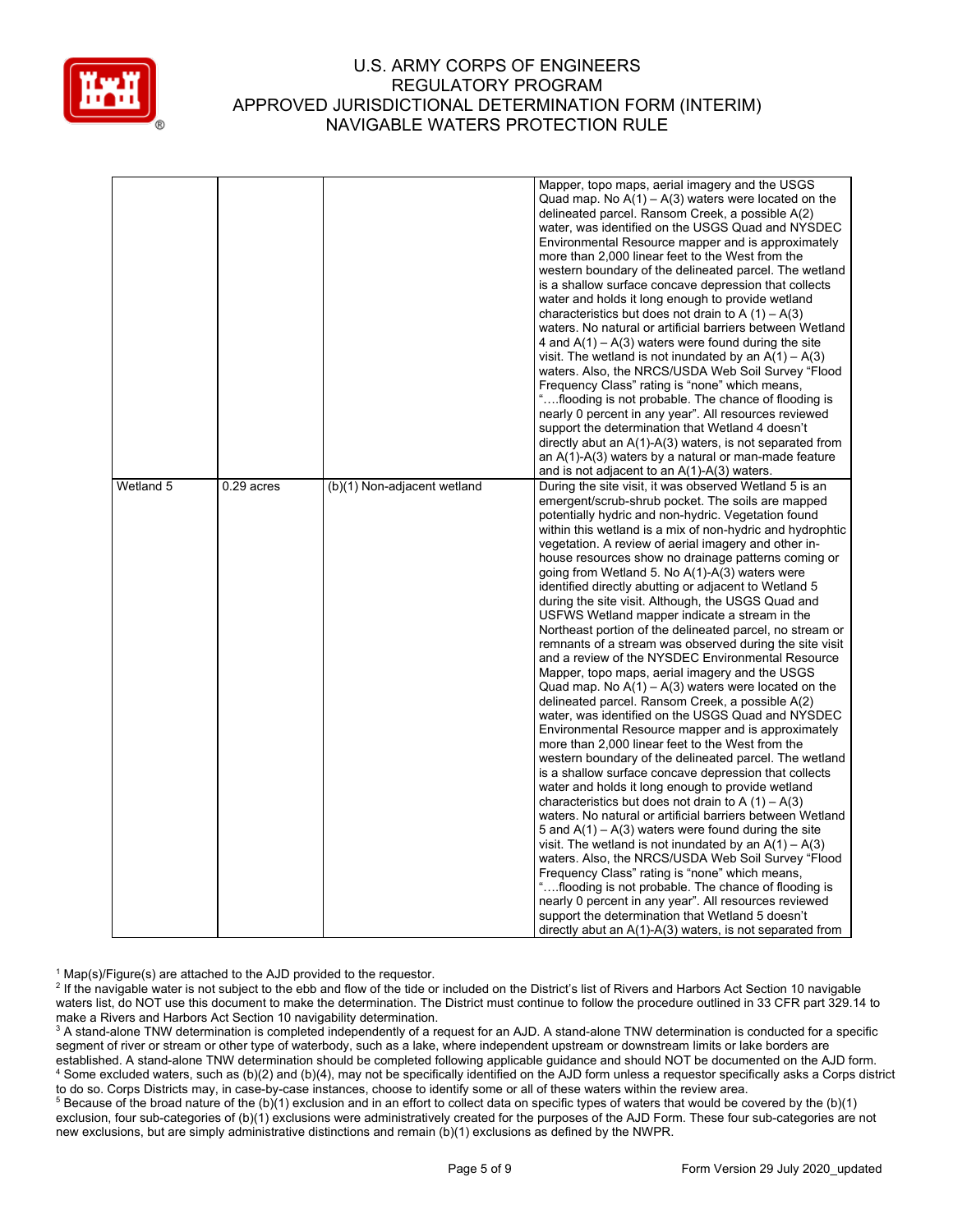

|           |           |                             | an A(1)-A(3) waters by a natural or man-made feature                                                                                                                                                                                                                                                                                                                                                                                                                                                                                                                                                                                                                                                                                                                                                                                                                                                                                                                                                                                                                                                                                                                                                                                                                                                                                                                                                                                                                                                                                                                                                                                                                                                                                                                                                                                                                                         |
|-----------|-----------|-----------------------------|----------------------------------------------------------------------------------------------------------------------------------------------------------------------------------------------------------------------------------------------------------------------------------------------------------------------------------------------------------------------------------------------------------------------------------------------------------------------------------------------------------------------------------------------------------------------------------------------------------------------------------------------------------------------------------------------------------------------------------------------------------------------------------------------------------------------------------------------------------------------------------------------------------------------------------------------------------------------------------------------------------------------------------------------------------------------------------------------------------------------------------------------------------------------------------------------------------------------------------------------------------------------------------------------------------------------------------------------------------------------------------------------------------------------------------------------------------------------------------------------------------------------------------------------------------------------------------------------------------------------------------------------------------------------------------------------------------------------------------------------------------------------------------------------------------------------------------------------------------------------------------------------|
|           |           |                             | and is not adjacent to an $A(1)-A(3)$ waters.                                                                                                                                                                                                                                                                                                                                                                                                                                                                                                                                                                                                                                                                                                                                                                                                                                                                                                                                                                                                                                                                                                                                                                                                                                                                                                                                                                                                                                                                                                                                                                                                                                                                                                                                                                                                                                                |
| Wetland 6 | 0.8 acres | (b)(1) Non-adjacent wetland | During the site visit, it was observed Wetland 6 is an<br>emergent/scrub-shrub pocket. The soils are mapped<br>potentially hydric and non-hydric. Vegetation found<br>within this wetland is a mix of non-hydric and hydrophtic<br>vegetation. A review of aerial imagery and other in-<br>house resources show no drainage patterns coming or<br>going from Wetland 6. No A(1)-A(3) waters were<br>identified directly abutting or adjacent to Wetland 6<br>during the site visit. Although, the USGS Quad and<br>USFWS Wetland mapper indicate a stream in the<br>Northeast portion of the delineated parcel, no stream or<br>remnants of a stream was observed during the site visit<br>and a review of the NYSDEC Environmental Resource<br>Mapper, topo maps, aerial imagery and the USGS<br>Quad map. No $A(1) - A(3)$ waters were located on the<br>delineated parcel. Ransom Creek, a possible A(2)<br>water, was identified on the USGS Quad and NYSDEC<br>Environmental Resource mapper and is approximately<br>more than 2,000 linear feet to the West from the<br>western boundary of the delineated parcel. The wetland<br>is a shallow surface concave depression that collects<br>water and holds it long enough to provide wetland<br>characteristics but does not drain to A $(1) - A(3)$<br>waters. No natural or artificial barriers between Wetland<br>6 and $A(1) - A(3)$ waters were found during the site<br>visit. The wetland is not inundated by an $A(1) - A(3)$<br>waters. Also, the NRCS/USDA Web Soil Survey "Flood<br>Frequency Class" rating is "none" which means,<br>"flooding is not probable. The chance of flooding is<br>nearly 0 percent in any year". All resources reviewed<br>support the determination that Wetland 6 doesn't<br>directly abut an A(1)-A(3) waters, is not separated from<br>an A(1)-A(3) waters by a natural or man-made feature |
| Wetland 7 | 0.1 acres | (b)(1) Non-adjacent wetland | and is not adjacent to an A(1)-A(3) waters.<br>During the site visit, it was observed Wetland 7 is an<br>emergent/scrub-shrub pocket. The soils are mapped<br>potentially hydric and non-hydric. Vegetation found<br>within this wetland is a mix of non-hydric and hydrophtic<br>vegetation. A review of aerial imagery and other in-<br>house resources show no drainage patterns coming or<br>going from Wetland 7. No A(1)-A(3) waters were<br>identified directly abutting or adjacent to Wetland 7<br>during the site visit. Although, the USGS Quad and<br>USFWS Wetland mapper indicate a stream in the<br>Northeast portion of the delineated parcel, no stream or                                                                                                                                                                                                                                                                                                                                                                                                                                                                                                                                                                                                                                                                                                                                                                                                                                                                                                                                                                                                                                                                                                                                                                                                                  |
|           |           |                             | remnants of a stream was observed during the site visit<br>and a review of the NYSDEC Environmental Resource<br>Mapper, topo maps, aerial imagery and the USGS<br>Quad map. No $A(1) - A(3)$ waters were located on the<br>delineated parcel. Ransom Creek, a possible A(2)<br>water, was identified on the USGS Quad and NYSDEC                                                                                                                                                                                                                                                                                                                                                                                                                                                                                                                                                                                                                                                                                                                                                                                                                                                                                                                                                                                                                                                                                                                                                                                                                                                                                                                                                                                                                                                                                                                                                             |

 $1$  Map(s)/Figure(s) are attached to the AJD provided to the requestor.

<sup>2</sup> If the navigable water is not subject to the ebb and flow of the tide or included on the District's list of Rivers and Harbors Act Section 10 navigable waters list, do NOT use this document to make the determination. The District must continue to follow the procedure outlined in 33 CFR part 329.14 to make a Rivers and Harbors Act Section 10 navigability determination.

<sup>3</sup> A stand-alone TNW determination is completed independently of a request for an AJD. A stand-alone TNW determination is conducted for a specific segment of river or stream or other type of waterbody, such as a lake, where independent upstream or downstream limits or lake borders are established. A stand-alone TNW determination should be completed following applicable guidance and should NOT be documented on the AJD form. <sup>4</sup> Some excluded waters, such as (b)(2) and (b)(4), may not be specifically identified on the AJD form unless a requestor specifically asks a Corps district to do so. Corps Districts may, in case-by-case instances, choose to identify some or all of these waters within the review area.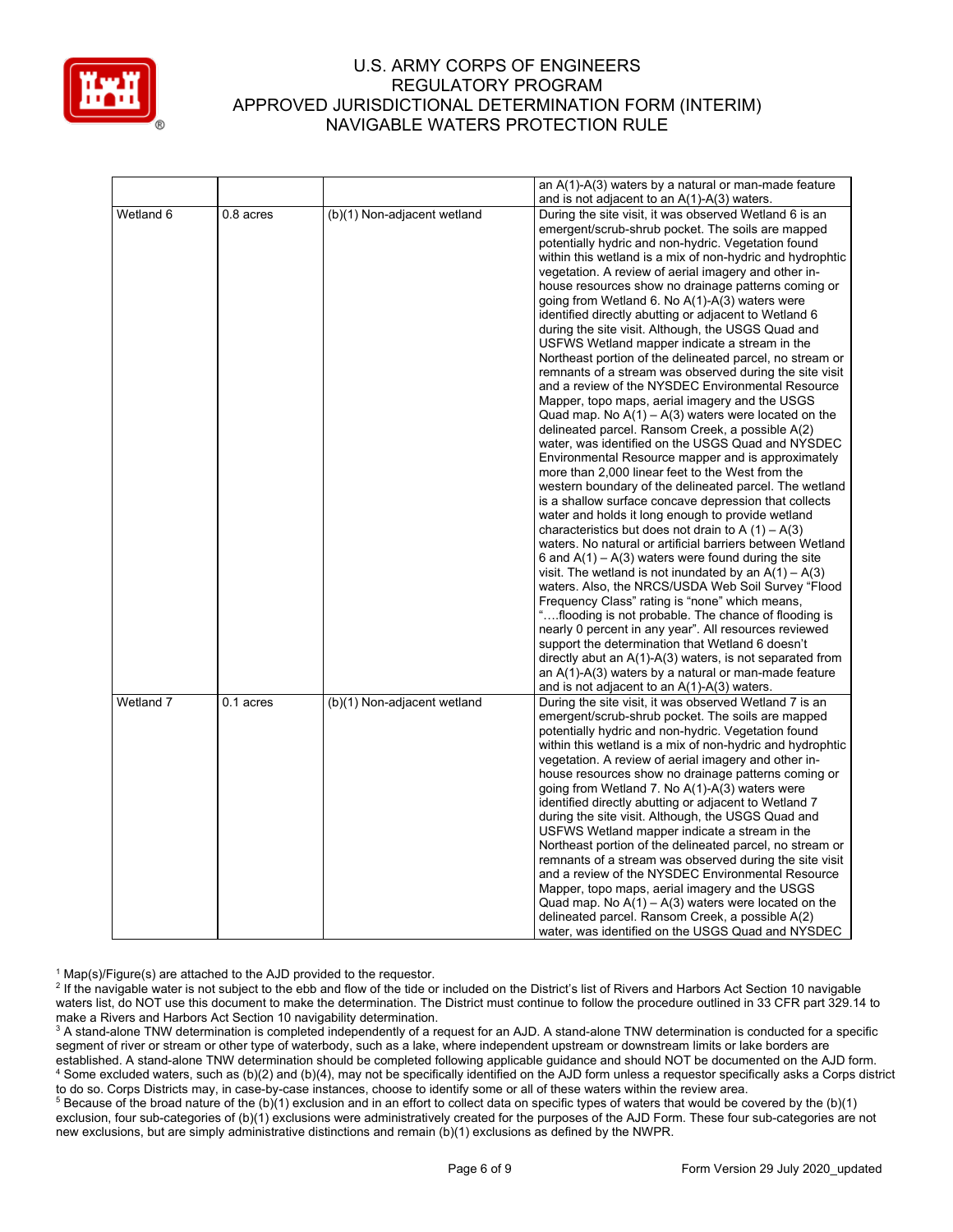

|           |              |                             | Environmental Resource mapper and is approximately         |
|-----------|--------------|-----------------------------|------------------------------------------------------------|
|           |              |                             | more than 2,000 linear feet to the West from the           |
|           |              |                             | western boundary of the delineated parcel. The wetland     |
|           |              |                             | is a shallow surface concave depression that collects      |
|           |              |                             | water and holds it long enough to provide wetland          |
|           |              |                             | characteristics but does not drain to A $(1) - A(3)$       |
|           |              |                             | waters. No natural or artificial barriers between Wetland  |
|           |              |                             | 7 and $A(1) - A(3)$ waters were found during the site      |
|           |              |                             | visit. The wetland is not inundated by an $A(1) - A(3)$    |
|           |              |                             | waters. Also, the NRCS/USDA Web Soil Survey "Flood         |
|           |              |                             | Frequency Class" rating is "none" which means,             |
|           |              |                             | "flooding is not probable. The chance of flooding is       |
|           |              |                             | nearly 0 percent in any year". All resources reviewed      |
|           |              |                             | support the determination that Wetland 7 doesn't           |
|           |              |                             | directly abut an A(1)-A(3) waters, is not separated from   |
|           |              |                             | an $A(1)$ - $A(3)$ waters by a natural or man-made feature |
|           |              |                             | and is not adjacent to an A(1)-A(3) waters.                |
| Wetland 8 | $0.65$ acres | (b)(1) Non-adjacent wetland | During the site visit, it was observed Wetland 8 is an     |
|           |              |                             | emergent/scrub-shrub pocket. The soils are mapped          |
|           |              |                             | potentially hydric and non-hydric. Vegetation found        |
|           |              |                             | within this wetland is a mix of non-hydric and hydrophtic  |
|           |              |                             | vegetation. A review of aerial imagery and other in-       |
|           |              |                             | house resources show no drainage patterns coming or        |
|           |              |                             | going from Wetland 8. No A(1)-A(3) waters were             |
|           |              |                             | identified directly abutting or adjacent to Wetland 8      |
|           |              |                             | during the site visit. Although, the USGS Quad and         |
|           |              |                             | USFWS Wetland mapper indicate a stream in the              |
|           |              |                             | Northeast portion of the delineated parcel, no stream or   |
|           |              |                             | remnants of a stream was observed during the site visit    |
|           |              |                             | and a review of the NYSDEC Environmental Resource          |
|           |              |                             | Mapper, topo maps, aerial imagery and the USGS             |
|           |              |                             | Quad map. No $A(1) - A(3)$ waters were located on the      |
|           |              |                             | delineated parcel. Ransom Creek, a possible A(2)           |
|           |              |                             | water, was identified on the USGS Quad and NYSDEC          |
|           |              |                             | Environmental Resource mapper and is approximately         |
|           |              |                             | more than 2,000 linear feet to the West from the           |
|           |              |                             | western boundary of the delineated parcel. The wetland     |
|           |              |                             | is a shallow surface concave depression that collects      |
|           |              |                             | water and holds it long enough to provide wetland          |
|           |              |                             | characteristics but does not drain to A $(1) - A(3)$       |
|           |              |                             | waters. No natural or artificial barriers between Wetland  |
|           |              |                             | 8 and $A(1) - A(3)$ waters were found during the site      |
|           |              |                             | visit. The wetland is not inundated by an $A(1) - A(3)$    |
|           |              |                             | waters. Also, the NRCS/USDA Web Soil Survey "Flood         |
|           |              |                             | Frequency Class" rating is "none" which means,             |
|           |              |                             | "flooding is not probable. The chance of flooding is       |
|           |              |                             | nearly 0 percent in any year". All resources reviewed      |
|           |              |                             | support the determination that Wetland 8 doesn't           |
|           |              |                             | directly abut an $A(1)-A(3)$ waters, is not separated from |
|           |              |                             | an $A(1)$ - $A(3)$ waters by a natural or man-made feature |
|           |              |                             | and is not adjacent to an A(1)-A(3) waters.                |
| Wetland 9 | 6.31 acres   | (b)(1) Non-adjacent wetland | During the site visit, it was observed Wetland 9 is an     |
|           |              |                             | emergent/scrub-shrub pocket. The soils are mapped          |

 $1$  Map(s)/Figure(s) are attached to the AJD provided to the requestor.

<sup>&</sup>lt;sup>2</sup> If the navigable water is not subject to the ebb and flow of the tide or included on the District's list of Rivers and Harbors Act Section 10 navigable waters list, do NOT use this document to make the determination. The District must continue to follow the procedure outlined in 33 CFR part 329.14 to make a Rivers and Harbors Act Section 10 navigability determination.

<sup>&</sup>lt;sup>3</sup> A stand-alone TNW determination is completed independently of a request for an AJD. A stand-alone TNW determination is conducted for a specific segment of river or stream or other type of waterbody, such as a lake, where independent upstream or downstream limits or lake borders are established. A stand-alone TNW determination should be completed following applicable guidance and should NOT be documented on the AJD form. <sup>4</sup> Some excluded waters, such as (b)(2) and (b)(4), may not be specifically identified on the AJD form unless a requestor specifically asks a Corps district to do so. Corps Districts may, in case-by-case instances, choose to identify some or all of these waters within the review area.

<sup>&</sup>lt;sup>5</sup> Because of the broad nature of the (b)(1) exclusion and in an effort to collect data on specific types of waters that would be covered by the (b)(1) exclusion, four sub-categories of (b)(1) exclusions were administratively created for the purposes of the AJD Form. These four sub-categories are not new exclusions, but are simply administrative distinctions and remain (b)(1) exclusions as defined by the NWPR.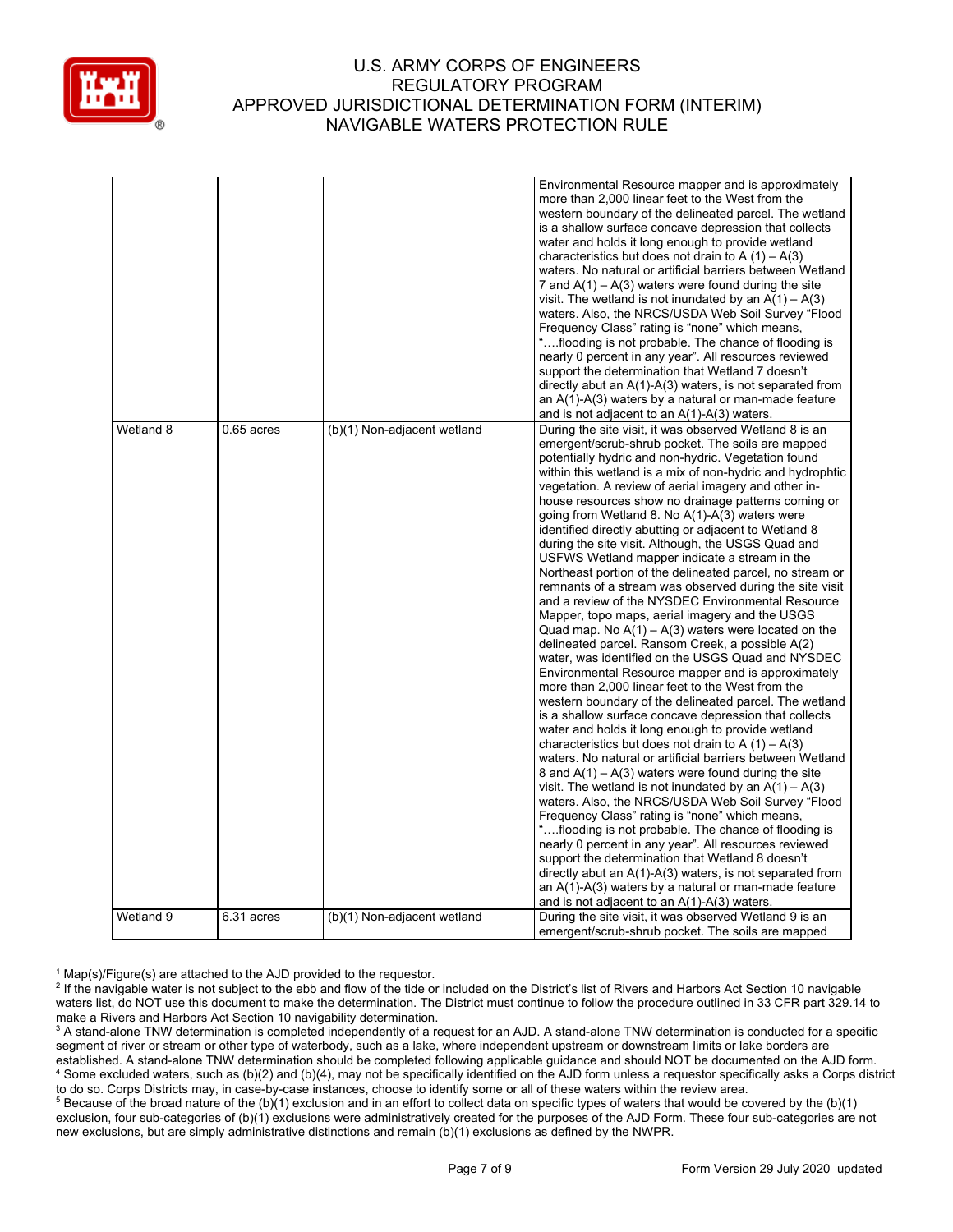

| potentially hydric and non-hydric. Vegetation found        |
|------------------------------------------------------------|
| within this wetland is a mix of non-hydric and hydrophtic  |
| vegetation. A review of aerial imagery and other in-       |
| house resources show no drainage patterns coming or        |
| going from Wetland 9. No A(1)-A(3) waters were             |
| identified directly abutting or adjacent to Wetland 9      |
| during the site visit. Although, the USGS Quad and         |
| USFWS Wetland mapper indicate a stream in the              |
| Northeast portion of the delineated parcel, no stream or   |
| remnants of a stream was observed during the site visit    |
| and a review of the NYSDEC Environmental Resource          |
| Mapper, topo maps, aerial imagery and the USGS             |
| Quad map. No $A(1) - A(3)$ waters were located on the      |
| delineated parcel. Ransom Creek, a possible A(2)           |
| water, was identified on the USGS Quad and NYSDEC          |
| Environmental Resource mapper and is approximately         |
| more than 2,000 linear feet to the West from the           |
| western boundary of the delineated parcel. The wetland     |
| is a shallow surface concave depression that collects      |
| water and holds it long enough to provide wetland          |
| characteristics but does not drain to A $(1) - A(3)$       |
| waters. No natural or artificial barriers between Wetland  |
| 9 and $A(1) - A(3)$ waters were found during the site      |
| visit. The wetland is not inundated by an $A(1) - A(3)$    |
| waters. Also, the NRCS/USDA Web Soil Survey "Flood         |
| Frequency Class" rating is "none" which means,             |
| "flooding is not probable. The chance of flooding is       |
| nearly 0 percent in any year". All resources reviewed      |
| support the determination that Wetland 9 doesn't           |
| directly abut an $A(1)-A(3)$ waters, is not separated from |
| an $A(1)$ - $A(3)$ waters by a natural or man-made feature |
| and is not adjacent to an $A(1)-A(3)$ waters.              |

# **III. SUPPORTING INFORMATION**

- **A. Select/enter all resources** that were used to aid in this determination and attach data/maps to this document and/or references/citations in the administrative record, as appropriate.
	- **\_\_X** Information submitted by, or on behalf of, the applicant/consultant: *Wetland delineation report dated February 2020 and additional information dated September 2020 submitted by Earth Dimensions, Inc*

Rationale: *The reports submitted by EDI contained accurate, completed data sheets, photographs, NWI map, web soil survey with hydric soil ratings and other supporting information.*

**\_\_\_** Data sheets prepared by the Corps: *Title(s) and/or date(s).*

- **\_X\_** Photographs: *Photographs included with the delineation report and additional information; Google Earth; ESRI*
- **\_\_X** Corps Site visit(s) conducted on: *July 2020*
	- **\_\_\_** Previous Jurisdictional Determinations (AJDs or PJDs): *ORM Number(s) and date(s).*

 $1$  Map(s)/Figure(s) are attached to the AJD provided to the requestor.

<sup>&</sup>lt;sup>2</sup> If the navigable water is not subject to the ebb and flow of the tide or included on the District's list of Rivers and Harbors Act Section 10 navigable waters list, do NOT use this document to make the determination. The District must continue to follow the procedure outlined in 33 CFR part 329.14 to make a Rivers and Harbors Act Section 10 navigability determination.

<sup>&</sup>lt;sup>3</sup> A stand-alone TNW determination is completed independently of a request for an AJD. A stand-alone TNW determination is conducted for a specific segment of river or stream or other type of waterbody, such as a lake, where independent upstream or downstream limits or lake borders are established. A stand-alone TNW determination should be completed following applicable guidance and should NOT be documented on the AJD form. <sup>4</sup> Some excluded waters, such as (b)(2) and (b)(4), may not be specifically identified on the AJD form unless a requestor specifically asks a Corps district to do so. Corps Districts may, in case-by-case instances, choose to identify some or all of these waters within the review area.

 $5$  Because of the broad nature of the (b)(1) exclusion and in an effort to collect data on specific types of waters that would be covered by the (b)(1) exclusion, four sub-categories of (b)(1) exclusions were administratively created for the purposes of the AJD Form. These four sub-categories are not new exclusions, but are simply administrative distinctions and remain (b)(1) exclusions as defined by the NWPR.